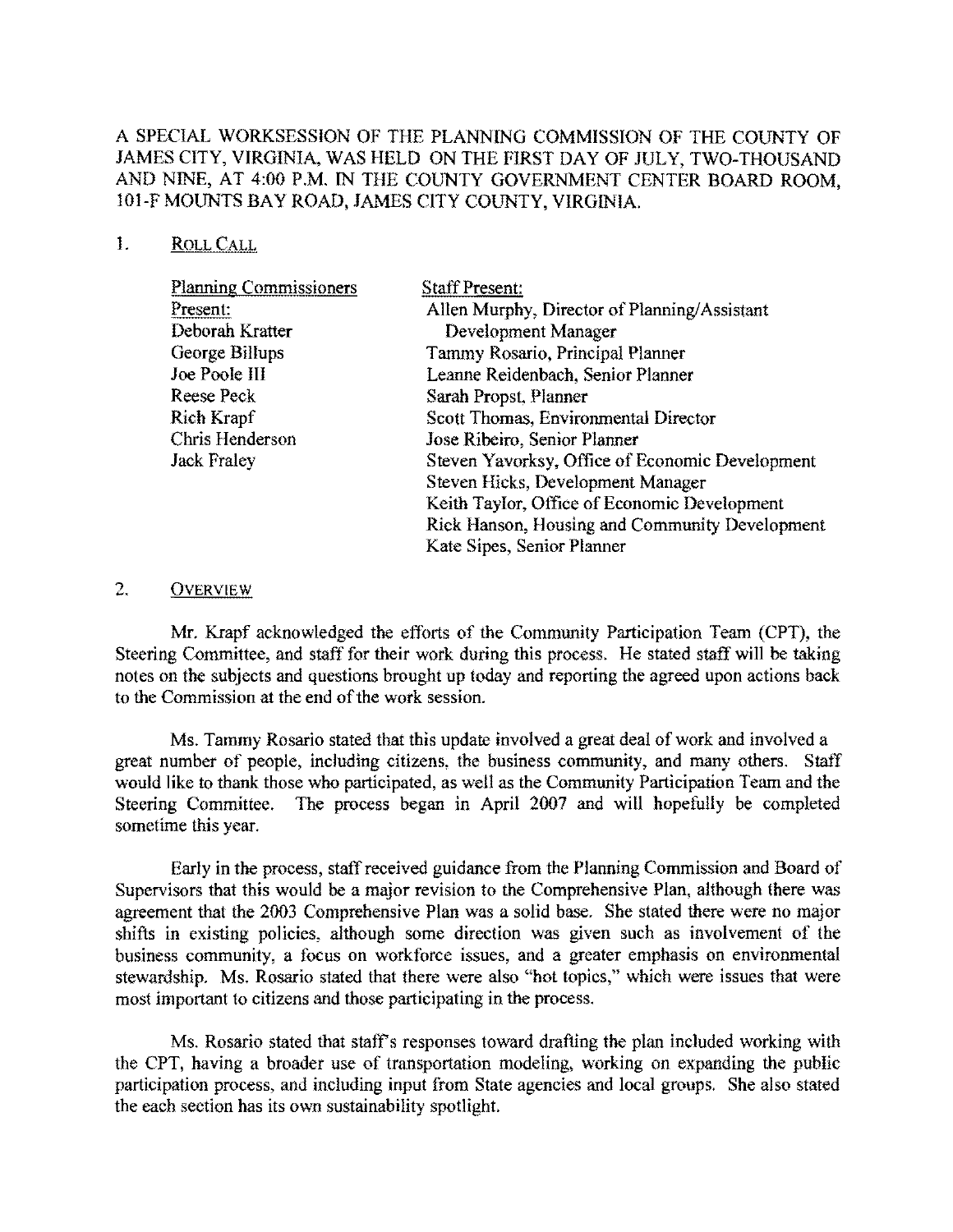Mr. Fraley then spoke on the Steering Committee. He stated that this year more members were added to include a cross section of interests, including two citizens-at-large. He stated the Committee held thirty-six meetings culminating the Committee's unanimous approval of the draft plan on June 25, 2009. Mr. Fraley stated the Committee worked hard on its transparency by having its own website where all of the materials that the Committee considered were posted and a blog. He stated that the draft plan that was approved contained 429 action items for Planning Commission and Board of Supervisors consideration. He also stated that an implementation guide was included, with timing and responsibilities established. Mr. Fraley stated this will assist in setting priorities and also establishes a basis on which to measure the progress of the plan.

Mr. Fraley stated that according to the Virginia Tech survey, the three top concerns of citizens were growth, lack of housing opportunities, and economic development. He stated this year there was more emphasis on these three areas than in 2001. He also said that these topics have been consistently mentioned during the last two comprehensive plan updates. He stated that some of the action items would produce major changes, such as the one suggested to significantly reduce the density in rural lands. Currently, for residential development, allowed density is one unit per three acres; however, previous Rural Lands Committee discussions suggested increasing the requirement to one unit per twenty or twenty-five acres. Another item was the increased assessment of cumulative impacts of development on public facilities, infrastructure, and other public services.

Mr. Fraley stated the Committee and staff worked diligently in developing a toolkit that could be used by property owners in the rural lands to ease impacts to their property values should any significant reduction in permitted densities be adopted. The toolkit is part of the recommendations and includes support for the funding of the purchase of development rights program, looking into the feasibility of having a leasing of development rights program and/or a transfer of development rights program.

Mr, Fraley stated that the survey brought out the concern of the lack of housing opportunities with regards to the options available. It was also important to incorporate diversity and innovation in design and location, The Steering Committee also determined that a new land designation was needed - Economic Opportunity. There was also support for the 2008 report from the Business Climate Task Force.

### 3. INTRODUCTION

#### A. Vision Statement

Ms, Leanne Reidenbach stated that the Vision Statement acknowledges that County's rich history, heritage, and resources- both natural and historical. It also promotes the idea that the County needs to sustain these items and to maintain the high quality of life.

Ms. Deborah Kratter stated one thing to keep in mind was that the County's fiscal health is very dependent upon the preservation of the historical assets and the protection of the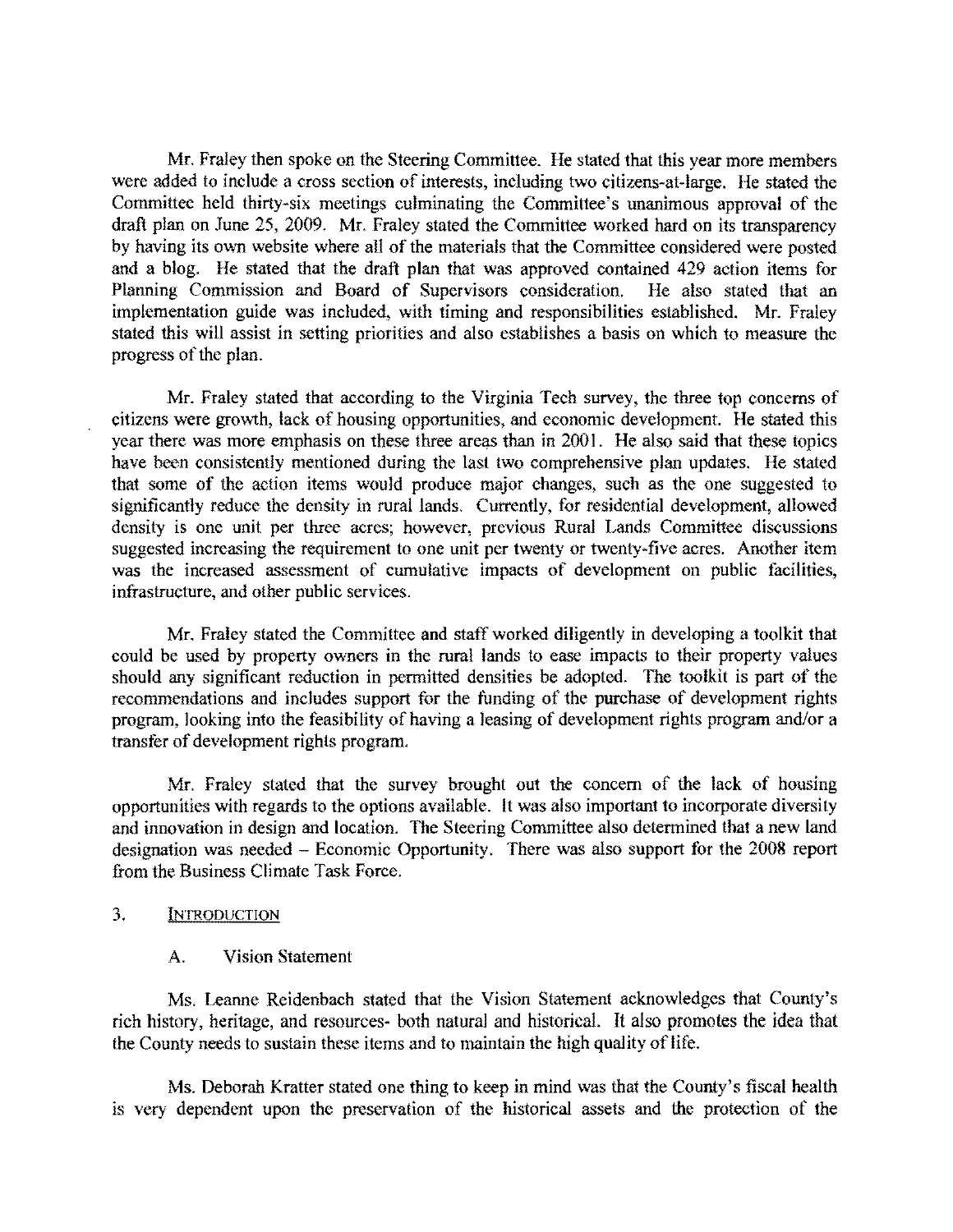environment. If these things are not present, then the quality of life will be reduced along with the County's fiscal health. Ms. Kratter had some concerns with the statement that the County should continue first class education and medical care. Some may believe that compared with other jurisdictions, the County does not provide this already. Ms. Kratter had some ideas ahout trying to promote first class medical care.

Mr. Krapf mentioned that the Committee should be careful as to whether it should decide whether the County provides first class medical care or not. He asked Ms. Kratter to draft some ideas and send them to staff and the Planning Commission. This could then be discussed at the work session tentatively scheduled for August.

Ms. Rosario stated that the Vision Statement did initiate from the ground up, with the initial draft written by citizens. This may help Planning Commissioners understand the meaning behind the statement.

Ms. Kratter complimented staff on the writing of the draft with all the supporting documentation.

Mr. Poole agreed and appreciated the emphasis on the unique qualities in the County, He felt that the draft document read very well and liked the emphasis on sustainability.

Mr. Henderson suggested including the word "legacy" in the Vision Statement, perhaps in the first sentence of the first paragraph. This would encompass the history and the importance of preservation. This would also promote a high quality of life.

B. Foreword

Ms. Reidenbach stated that the Foreword recognizes that the Comprehensive Plan does reflect the will and the desires of the County's citizens. The Plan is also a living document that is amended over time to reflect the changing conditions in the County.

Mr. Peck stated that although the Plan is updated every five years, he would like to have some discussion as to the feasibility of an annual update to determine what goals, strategies, and actions have been implemented and what stilI needs to be accomplished.

Mr. Krapf stated that when discussions are initiated concerning the Implementation Guide, that would be the time to bring in the idea of an annual update. He felt that would be the time that time frames will be attached to certain items, and would be the appropriate time to discuss more frequent reviews, such as what Mr. Peck was referring to.

Mr. Steven Hicks stated he had some concerns about requiring an annual review. He would bring this topic up again during the discussion regarding implementation.

Ms. Reidenbach added that the five year review is referring to the State requirement that localities must comply with.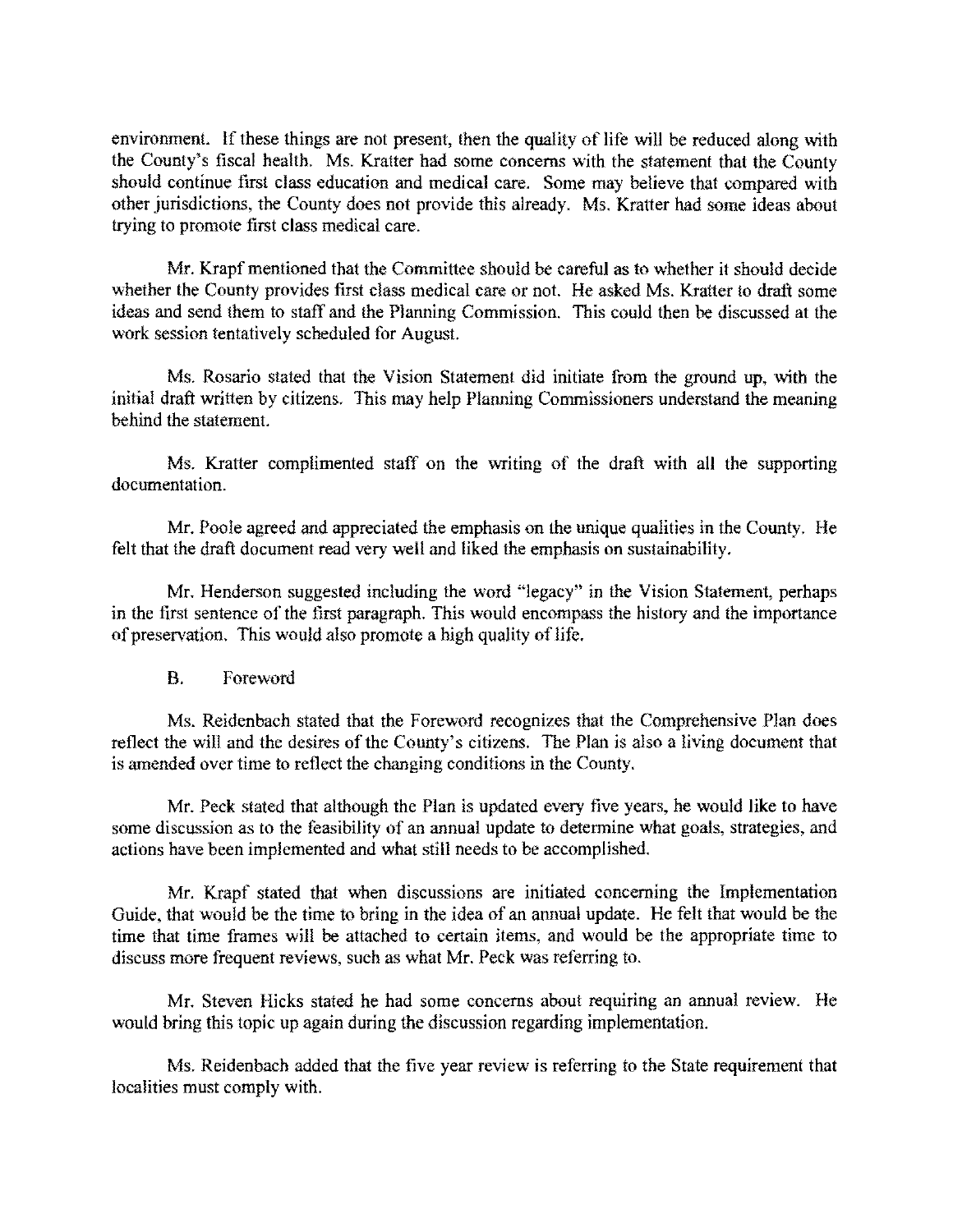Mr. Henderson suggested in the first sentence of the first paragraph to change from "they recognize" to "citizens recognize." He also suggested in the next to last paragraph when it mentions that an effective plan will "depend" upon regular reviews, he would like to change the wording to "require" a commitment to regular reviews.

Ms. Kratter suggested stronger wording for the text "citizens recognize the need." She felt that the citizens demanded that something be done about growth. She felt that stronger wording should be used since this was emphasized by the citizens.

Mr. Krapf agreed but thought the word "demand" may be a little too strong.

Ms. Reidenbach suggested "called for."

Mr. Fraley suggested "the citizens expressed the need" or "the strong need."

Ms. Kratter agreed to the "citizens expressed a strong need to manage growth."

C. Planning Process

Ms. Reidenbach reviewed the process, which included the overview of the methodology; highlighted the channels for outreach and to receive public input; and discussed the roles of the Community Participation Team, the Steering Committee, and the consultants. She reviewed in more detail the extensive outreach that was done and channels for citizen input. Ms. Reidenbach stated several new methods were used, such as Facebook, YouTube, a blog, increased web presence, and Community Participation Team forums.

Ms. Kratter asked what "validation of citizens' comments by the CPT" meant on page 7 of the document. She asked what was involved in the validation process.

Ms. Reidenbach answered that the CPT was the receiving body for all of the public comment that was received. Since some of the comment documents were transcriptions, they reviewed the comments and confinned that they were reflective of what the CPT heard in public meetings.

Mr. Billups stated his concerns about the document being binding with the citizens and the concern that during the course of the next five years, some items in the Comprehensive Plan may not get done.

Mr. Krapf stated that the Implementation Schedule was one way to address this concern. At the end of the process, all of the action items will be given some benchmark by which to be judged.

Ms. Rosario stated that it may be helpful to emphasize in the beginning that the Comprehensive Plan is viewed as a long term vision. It is a guide and it requires a certain amount of flexibility to be enacted over a long period of time. It is viewed as a twenty year plan. She stated that the plan will require the allocation of resources and staff as well as various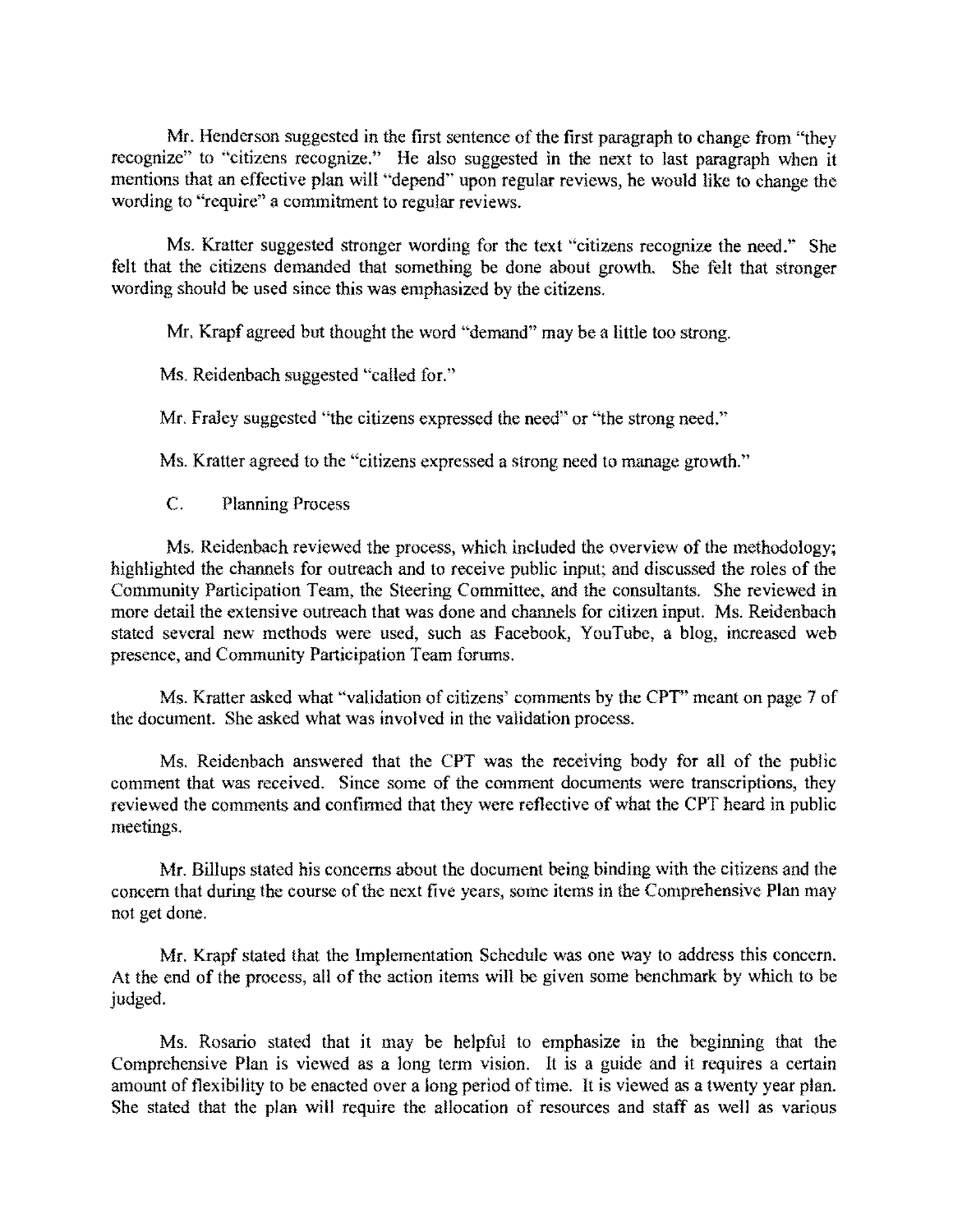opportunities to implement the goals, strategies and actions.

Mr. Krapf stated that was true, along with the thought that an action item may have to compete for capital or operational funds. It is important to realize that this is a living document and that **it** gives thc County a direction and guidance.

Mr. Fraley stated that he felt this was a good reason not to wait and review the plan every five years. He feels the citizens expect a review of this plan on a more frequent basis. He stated the importance of keeping the citizens engaged during the update.

Ms. Kratter expressed her concerns about the Comprehensive Plan being ignored. She wanted to make sure tbat it does not end up as a "wish list" and that it is somehow binding.

Mr. Fraley stated that he felt it was important to realize that this was the citizens' plan. Ideas started with the citizens' input and then developed over time with input from the different committees and staff. He does not feel that the plan is legally binding, except those action items required by Federal or State code.

Mr. Peck stated that this is a document to help those who are entrusted to making decisions. He felt that because of this it was important to have annual amendments, accountability. and transparency. He also stressed the importance of developing a mechanism to ensure that the items in the Comprehensive Plan are implemented.

Mr. Krapf stated that the political realities have to be taken into consideration also. If the legislative body of the County changes, there may be a different set of priorities. He believed that the Planning Commission's role was to focus on the document, develop the best possible guide, and move forward.

Mr. Billups stated he felt the real issue was how you treat the validation between parties in a public policy setting and to what magnitude does the Planning Commission place on it to maintain its creditability.

Mr. Poole stated in reviewing the draft he was more interested in concepts as opposed to word detailing. He gave the example that the term "legacy" has different meanings for different people. He stated that care should be used when using terms such as these. He also stated he was not prepared to work on the detailing of the words today.

Mr. Peck agreed and stated his perceptions were that the plan would get an overall conceptual type review and not detailing with the words.

Mr. Krapf stated that that was the intent of the meeting and the way the sections were highlighted on the agenda reflected that. The staff person who was in charge of a certain section will give a short summary of what was accomplished.

Ms. Kratter suggested a more overall review of the plan, but then made a suggestion that if individual Commissioners had suggestions or concerns with some of the wording to email it out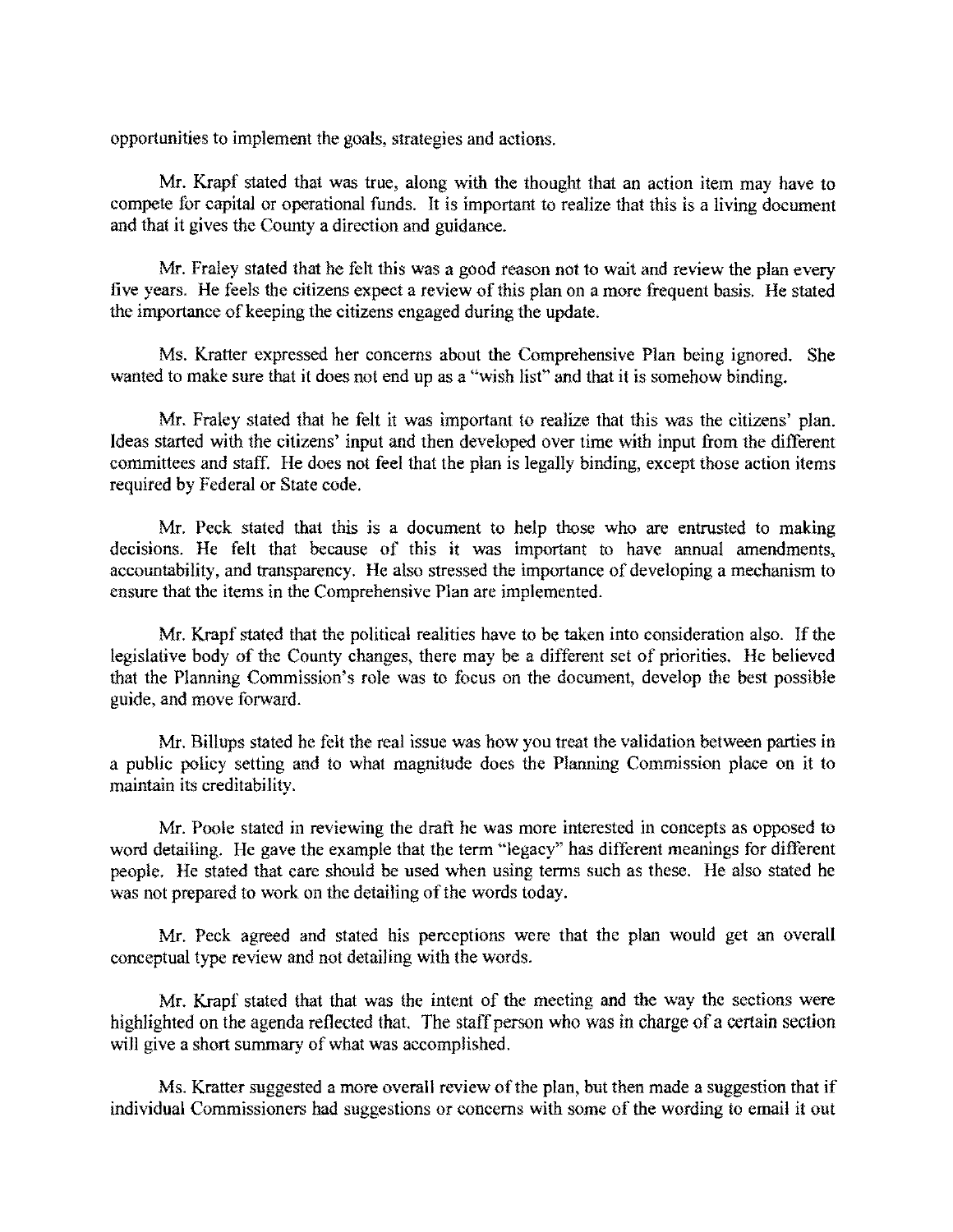to the Commission for their input after the meeting.

Ms. Rosario stated that once these issues are brought forward, staff can review and bring responses back to the next scheduled meeting for that topic.

## 4. SECTIONS

A. Environment

Ms. Sarah Propst stated that the Environmental section addressed information on soils, water and air, Chesapeake Bay Preservation Act requirements, climate stabilization, and sustainability. Several other groups were involved, such as the Environmental Division, Stormwater Division, General Services, and the Chesapeake Bay Local Assistance Division. She stated some accomplishments since the last Comprehensive Plan, which included Board of Supervisors approved recommendations for the Special Stormwater Criteria Task Group, and the County being a reeipient of a \$65,000 grant to support the Lower Skiffes Creek Watershed Management Plan and the Builders for the Bay Program. The Better Site Design Implementation Group produced a report with recommendations. She also stated that the Board of Supervisors adopted a Cool Counties Initiative, which declares the County's commitment to environmentally conscious development. The Board of Supervisors adopted revisions to the Powhatan and Yarmouth Creek Watershed Management Plans. James City Service Authority (JCSA) also received a grant to assist homeowners to properly abandon unused wells.

Ms. Propst stated that new topics were added while old subjects were enhanced. Ecosystems and soil discussions were enhanced. The Environmental section highlighted water quality concerns and monitoring programs and addressed flooding in the County. This section also included climate change actions taken by the County. The Steering Committee also recommended including a Low Impact Development checklist to be used in development. Ms. Propst stated that the Storm water Program Advisory Committee recommended changes to the goals, strategies and actions regarding funding and other concerns of their organization. These were approved by the Steering Committee.

Mr. Henderson suggested having an onsite inspection of waste water disposal systems. This is in reference to action 1.1.10 concerning protecting water resources from onsite disposal systems failures. Currently there is a backtlow prevention inspection policy, which is an annual inspection. Mr. Henderson believes that a regular inspection of the system itself might serve the citizens since this can become a health and safety issue.

Mr. Krapf asked for staff's input.

Mr. Hicks stated that the State has requirements in place for these types of facilities. He inquired as to whether the Commission wanted to add something eoncerning the requirements already mandated by the State.

Mr. Henderson questioned whether the State requires anything after the permit has been issued in order to maintain the permit. He wanted to ensure that these systems continue to operate as they were intended.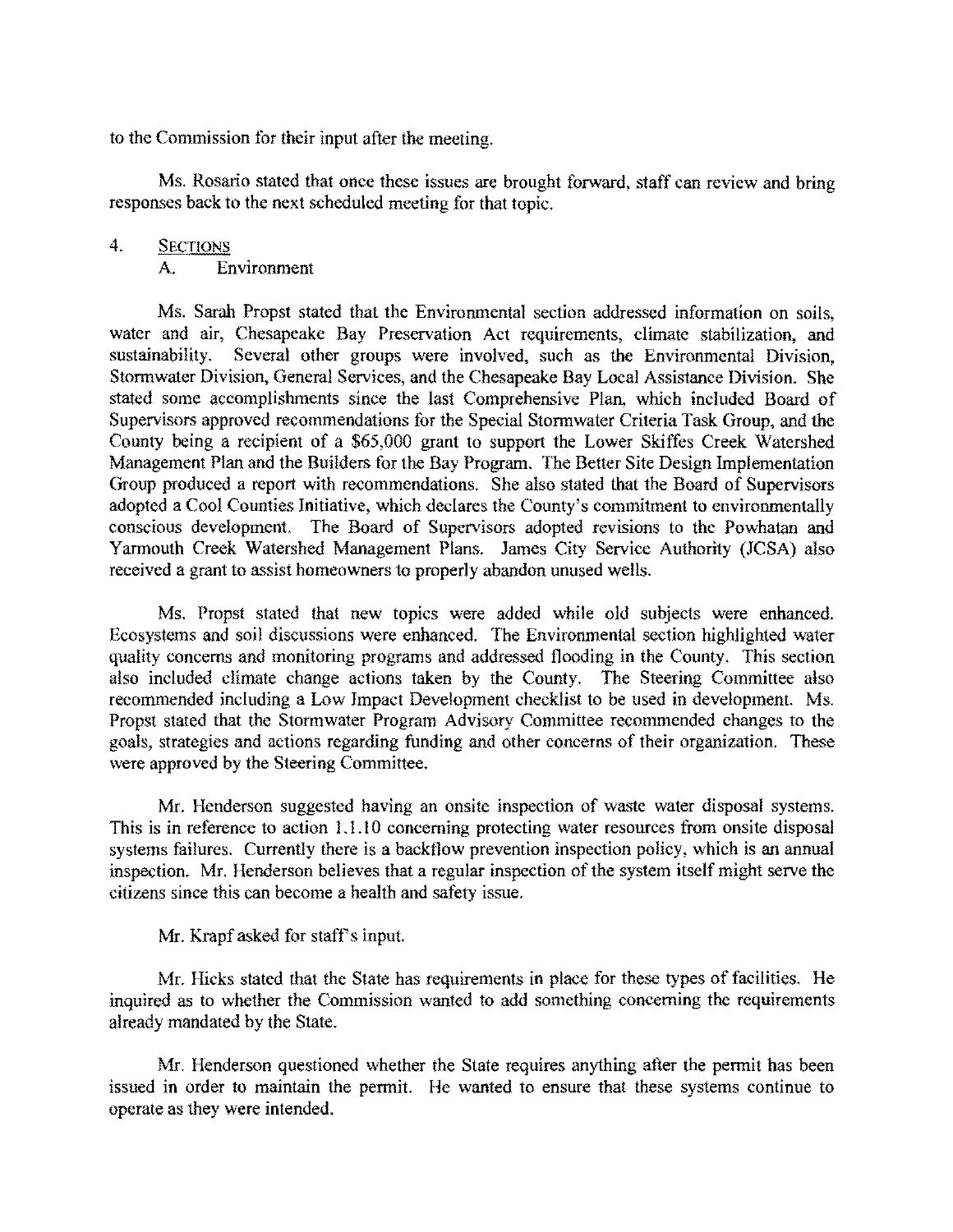Mr. Scott Thomas stated that the Chesapeake Bay Ordinance and the Chesapeake Bay Act require evidence of pump out of septic systems to the Environmental Division every five years. The Ordinance states that if the system is not pumped out, evidence needs to be given that it has been inspected by a certified professional.

Mr. Henderson stated that it would depend on the capacity of the system as to whether five years is an appropriate time period.

Mr. Thomas stated that the Division keeps track of the properties and compliance because that information is reported to the State. He also stated that companies who are actually doing the pump out also report that it has been done.

Mr. Peck asked what certifications are required.

Mr. Thomas answered that these companies and/or individuals who are doing the pump out have to be certified by the State. He stated there is language in the Ordinance that addresses certification and what is required.

Mr. Henderson asked how many septic systems are in the County.

Mr. Thomas thought the number was around 3,000 but was unsure. He stated he would get the figure to the Commission.

Mr. Peck asked if there was any data concerning the number of failing systems.

Mr. Thomas did not know that number.

Mr. Krapf wanted to emphasize that due to time constraints, that before asking staff to do additional research, he wanted the support of the majority of the Planning Commission.

Mr. Allen Murphy stated that he believed the County was following the State requirements. The policy and implications of going further would be a shared responsibility; the majority would fall on the public sector, which would require some further discussion. He stated that before doing this, there needs to be some evidence of substantial problems. He does not believe this evidence exists except in a few isolated areas.

Mr. Henderson stated that allowing shallow wells for irrigation has some public policy implications. He stated that in rezoning cases, the property developer is required to waive the right to install shallow wells for irrigation, which forces the use of the public system for irrigation. He wanted to get staff's perspective on why we are taking that step. Mr. Henderson would like to see some shallow wells so as to lessen the burden placed on the publie water system.

Ms. Kratter brought up the idea of encouraging or permitting grey water. She believed that this followed along the same discussion as shallow wells for irrigation.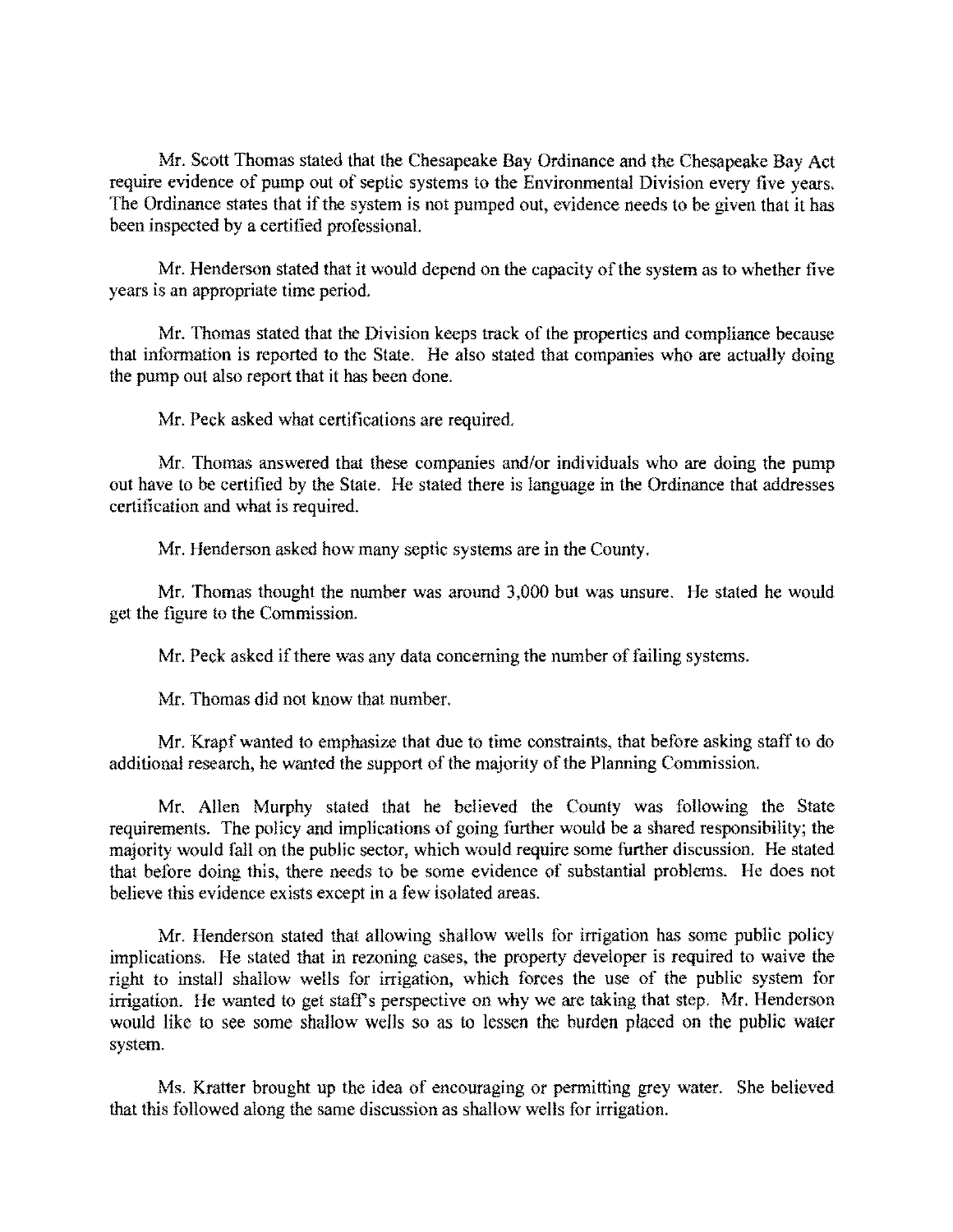Mr. Hicks stated that these discussions would have to be takcn up with the James City Service Authority. He stated that it was important to manage the aquifers and urges caution when in the Primary Service Area.

Mr. Murphy stated that Mr. Larry Foster of the James City Service Authority will be having this discussion and was aware of the issues and concerns.

Mr. Krapf suggested addressing this topic when Public Facilities is on the agenda.

Mr. Fraley suggested that if there were any other issues for Mr. Foster to address, it would be beneficial to contact him before the Public Facilities section is discussed so that he can be aware of any issues or concerns ahead of time.

Ms. Rosario asked the Commissioners to send any topics or issues to the main planning email box, and copy her, Mr. Murphy, and Mr. Hicks.

Mr. Fraley stated there were some action items that supported or encouraged the use of grey water.

Ms. Kratter suggested having the citizen comments after the introduction since this plan had a very intensive citizen involvement. She felt that this may reflect what had occurred more effectively. Ms. Kratter said that she felt that many action items were unspecific, using the words "promote" and "encourage."

Mr. Krapf stated that much time had been spent on choosing which words to use in the action items. He asked that if there were any specific words that Commissioners wanted to change, to e-mail the changes to staff and the other Commissioners. He stated that when the Steering Committee reviewed the wording, there were some areas where less specific words were appropriate, and then in other areas, the Committee felt more action orientated words were better suited. This allowed more flexibility in applying policies and may prevent a more rigid situation that may not be feasible.

Mr. Hicks stated that it would be helpful to have a collective effort regarding the changing of words. He would like to see a consensus among the Commissioners before changing any wording. He stressed the importance of having flexibility because the Comprehensive Plan is a guide.

Mr, Peck stated he wanted the Comprehensive Plan to have credibility. He would prefer more action orientated words so that it would compel the action to take place.

Ms. Kratter stated that if less specific wording is used, that maybe follow-up with some kind of method to address that issue should be pursued. She feels that slightly stronger language should be used.

Mr. Krapf stated that he wanted to make sure that the document that emerges from their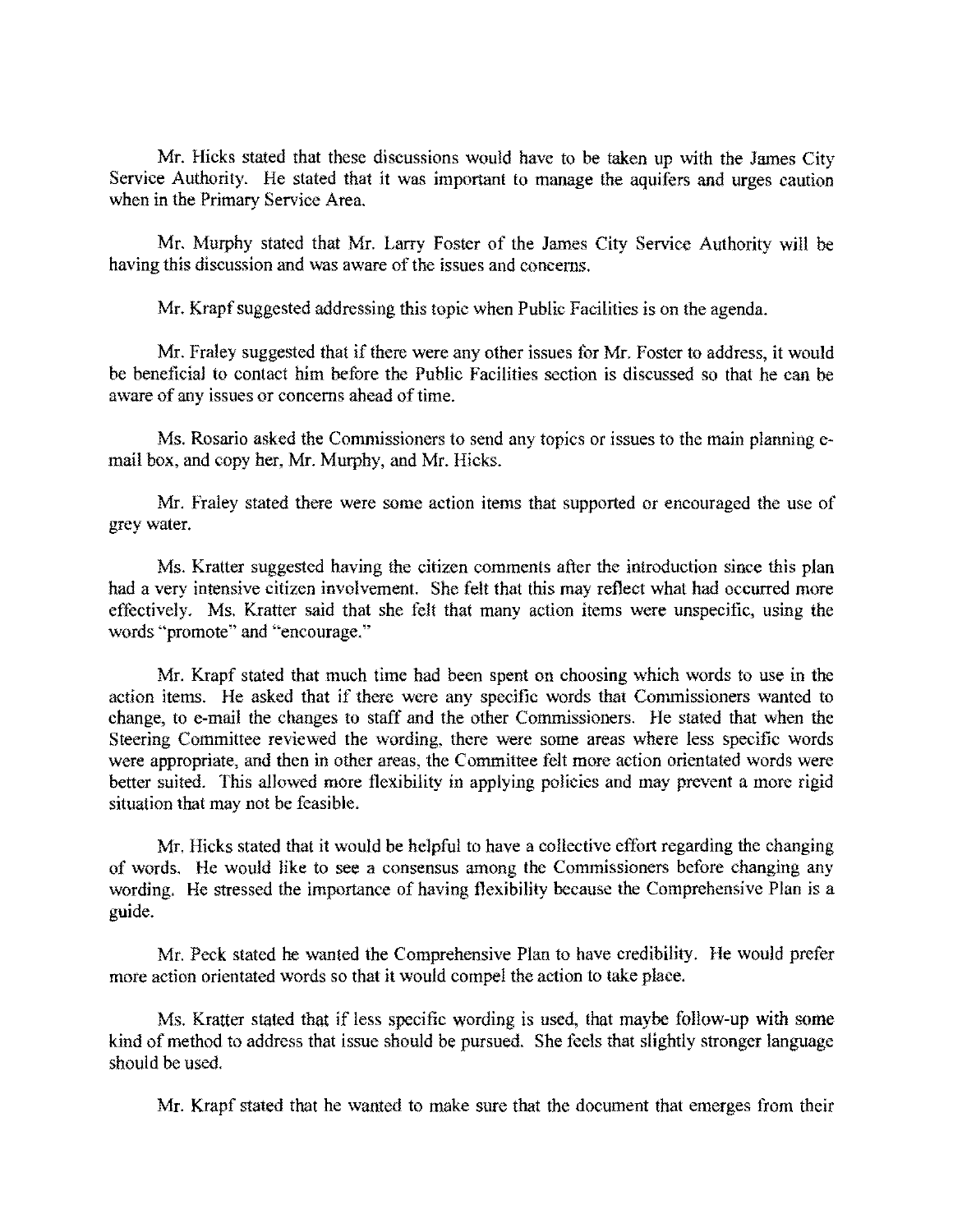review is thoughtful, but reflects the majority of the Planning Commission before it is presented to the Board of Supervisors.

Ms. Kratter asked about making the public commentary more prominent in each individual section.

Mr. Krapf felt some of the community comment might not tie in with some of the facts that are contained in the beginning of the text. He stated that he felt it was important to have the information from the technical reports up front and then review the citizen input with that information as background.

Ms. Kratter asked if the recommendations presented in the document were generated from staff.

Mr. Fraley answered that these are recommendations that have been voted on and approved by the Steering Committee.

Ms. Kratter asked if this was based largely on citizen input, or was this an exercise that could have taken place without citizen input. She asked whether the input from citizens was central or ancillary.

Mr. Krapf felt that the citizen input was central.

Mr. Fraley felt that Ms. Kratter made a good point and asked staff and the Commission to consider relocation of the citizen comment sections.

Mr. Poole stated that in some instances it may be better to have the citizen input up front, and others it may not.

Mr. Murphy statcd he thought it was a format issue and that the citizen input is there. **If**  the Commission wishes to change the format, staff is willing to accommodate.

Mr. Peck stated he had some concerns about general format, style, and presentation. He feels that some time set aside at another meeting to address these would probably be beneficial.

Mr. Fraley suggested that if there are concerns about this, it should be communicated to staff so that they can respond or make some suggestions.

Mr. Krapf stated that if there are a number of comments about the format. then a separate work session just to address that may be needed.

Mr. Murphy stated staff would be most concerned with those comments that were of the majority of the Planning Commission.

Mr. Krapf mentioned comments that were received from the James City Concerned Citizen Coalition (J4C). He asked Commissioners how they wanted to address these concerns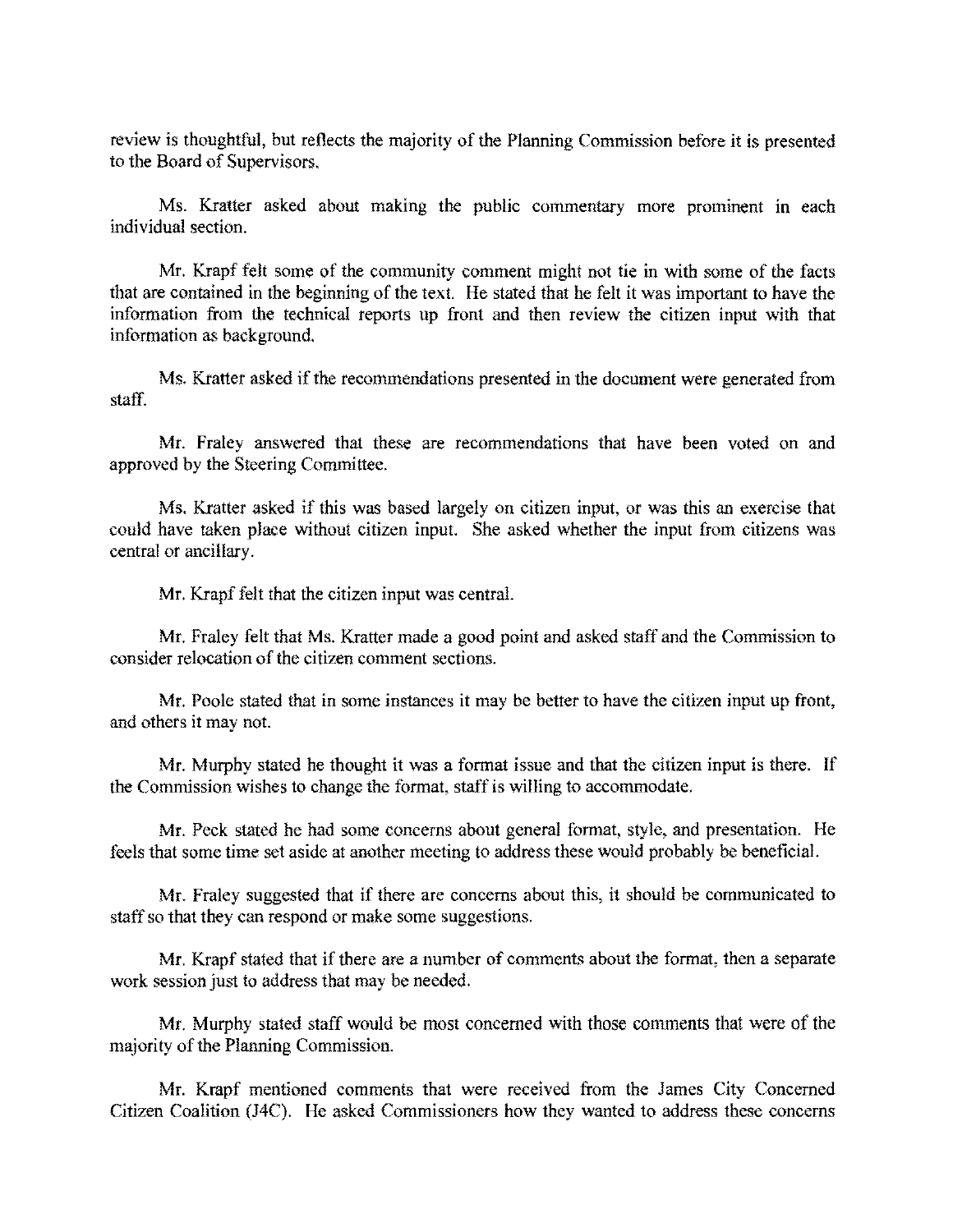while reviewing the draft document. He suggested going through the actions items J4C addressed to see if the Commission has any concerns or further discussions.

The Commissioners agreed.

On page 77, for item 1.1.3, with regard to resource protected areas, J4C suggested using wording that says "buffers up to 300 feet" instead of specifying a certain number such as 100 or 200.

Mr. Fraley stated that up to 300 feet is required for legislative cases. He stated the Ordinance states that buffers should be 100 feet for by-right developments. He stated that staff undertook a project to amend the Ordinance to extend the 100 foot buffer to 150 feet. Mr. Fraley stated there were also suggestions to have up to 300 foot buffers for some outer layers. Their recommendations were presented to the Board of Supervisors, who voted against amending the Ordinance. He does support the suggestions by J4C because these concerns have already been addressed by the Board of Supervisors.

Mr. Krapf stated the next item J4C addressed was item 1.1.5 on page 77. J4C suggested strengthening the shoreline text to ensure that a comprehensive shoreline study is done before any major decisions are made relative to Jamestown Campground and the James River shoreline.

Mr. Peck asked what J4C was hoping to achieve or looking for with the study.

Mr. Krapf did not know.

Ms. Kratter noted that there was a lot of discussion in the draft concerning harm to the shoreline. She thought the question might be whether the master plan for the shoreline would be subject to a study.

Mr. Krapf stated that it was important not to get so specific in the wording in an effort to try and be exact that some items may be excluded that should be included with the broader language.

The Commission agreed.

Mr. Krapf stated that J4C was disappointed over the concerns of flooding with Actions 1.1.19 and 1.1.21. They feel that these items do not have strong enough language in that they do not call out for an immediate funding effort for those who continue to be impacted every time a major storm hits the area.

Ms. Propst stated that Action 1.1.20 specifically calls for funding of these types of projects while Actions 1.1.19 and 1.1.21 do not.

Ms. Rosario stated that the Steering Committee had a conversation concerning funding and this created the specific Action 1.1.20.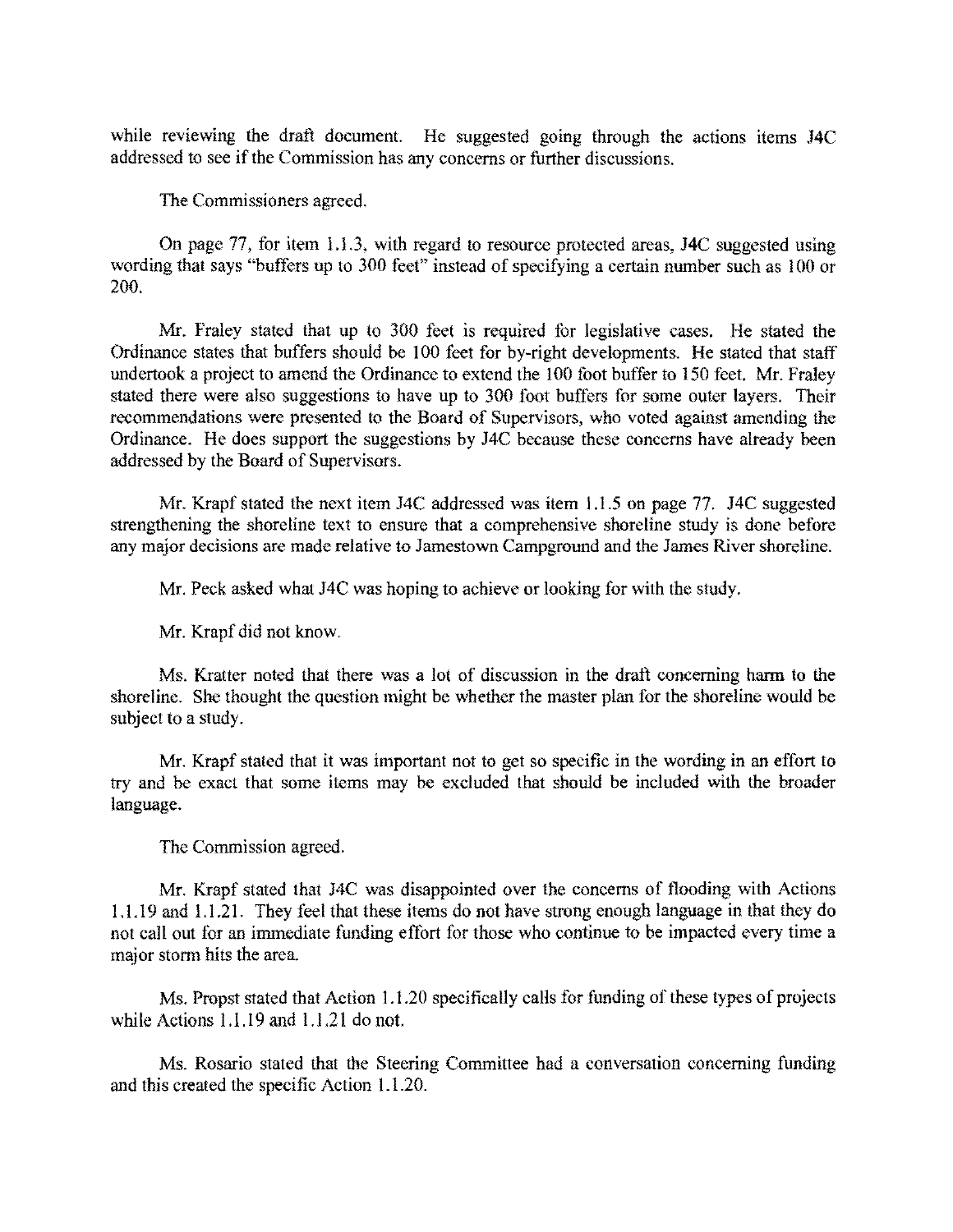## B. Economic Development

Mr. Jose Ribeiro stated that statistical data included analysis concerning workforce, workplace and business wages/income, taxes, and retail sales. Data also included information on tourism, agriculture, and economic opportunities. Staff worked in collaboration with the Office ofEconomic Development, the Economic Development Authority, the Greater Williamsburg Chamber Tourism Alliance, and the College of William and Mary Office of Economic Development. Mr. Ribeiro stated that the County has several accomplishments since the 2003 Comprehensive Plan was adopted. These include the establishment of a Business Incubator Initiative, creation of the Business Climate Task Force (whose recommendations were adopted by the Board of Supervisors), and the facilitation of an extension campus for Thomas Nelson Community College. Highlights to the Economic Development section included emphasis on sustainable economic development strategies, such as infill development and redevelopment of existing parcels and exploration of potential economic benefits given the County's geographical location and proximity to academic, military, and the ports of Hampton Roads. He also stated that it referenced the importance of retaining current businesses as well as encouraging new commercial growth in the County. Some methods to achieve this are through the Business Incubator Program and by implementing recommendations from the Business Climate Task Force. Mr. Riberio stated it was important to recognize that economic activities, such as tourism and agriculture, are important sustainable activities in the County.

**Mr.** Billups asked whether any other industries, besides the health care professions, have been targeted as being advantageous to the County.

Mr. Ribeiro stated that the County has a strong tourism industry. He stated that specific industries were not identified as those that the County would like to encourage; however, values that the County would be looking for were identified.

Mr. Poole expressed his concerns about competition for businesses from adjacent jurisdictions. He would like to see something where adjacent jurisdictions contemplate working together to use the land where utilities and infrastructure already exists.

Mr. Peck gave an example of other localities in the State where they work in partnership. They designate an area where they would like to see growth for all of the localities and then decide how the revenues would be handled.

Mr. Poole believed that this idea needs to be discussed when focusing on sustainability and quality of life.

Mr. Henderson stated that the first area to do this was in Blacksburg/Christianburg.

Mr. Ribeiro stated there was no discussion in the draft referring to this concept.

Mr. Krapf asked Mr. Peek to send out some information on this idea.

Ms. Kratter asked that if there was some consideration given to cost sharing, similar to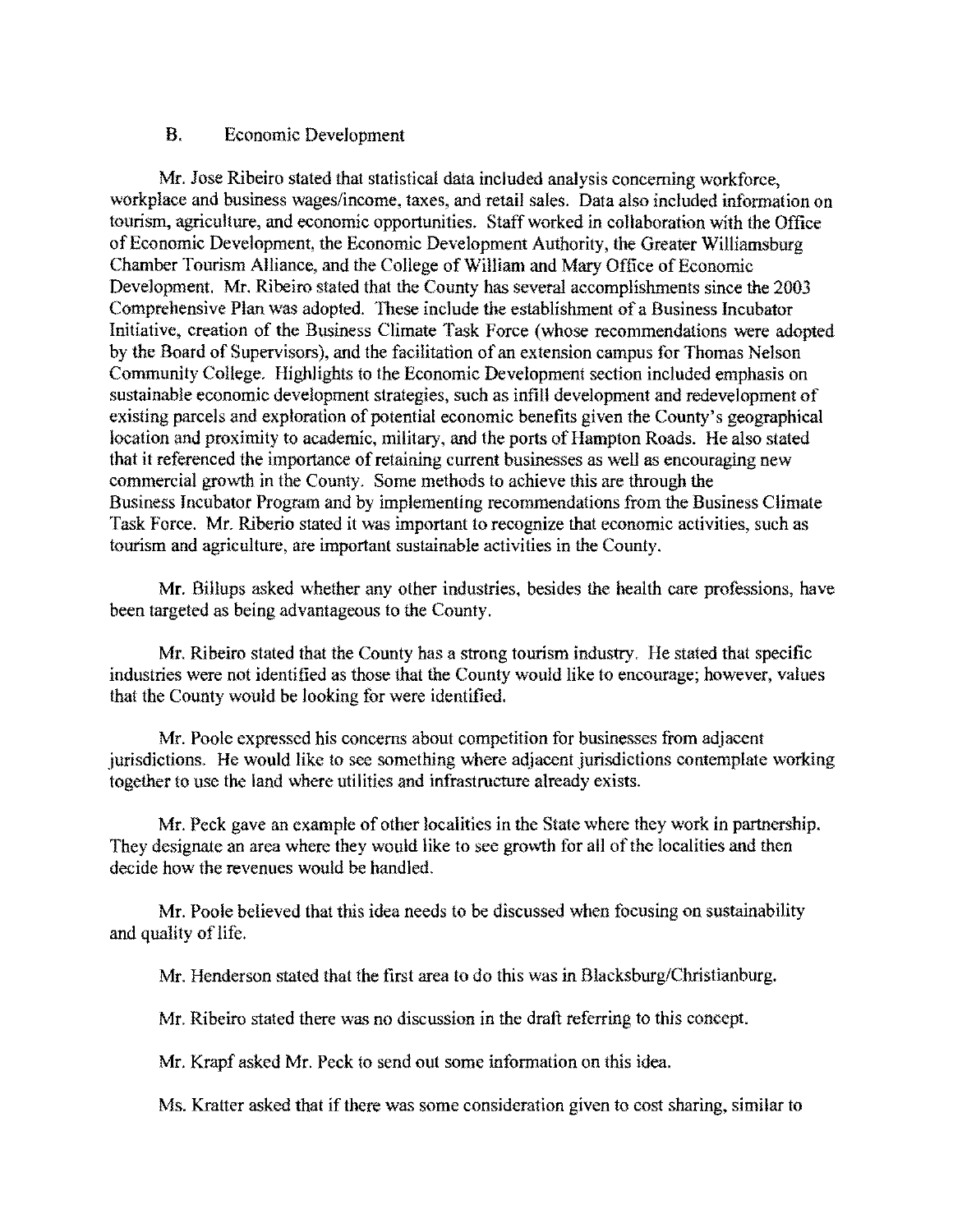revenue sharing.

Mr. Peck stated that he thought any cost sharing was probably more related to developing the infrastructure.

Ms. Kratter stated that this was important since the County and neighboring jurisdictions cannot be self contained. She suggested adding some language that noted that the County, where possible, would take advantage of these opportunities.

Mr. Krapf asked Mr. Steven Yavorsky of the Office of Economic Development if these issues have been mentioned in any regional forums.

Mr. Yavorksy answered to a small extent. The County has had discussions with the Historic Triangle, York County, and the City of Williamsburg. Much of it has been in terms of marketing, but not in relation to cost sharing and revenue sharing.

Mr. Fraley stated that he felt that the report from the Business Climate Task Force should be addressed. The Steering Committee adopted implementation of this report as an action item. He did also mention that he felt the County is underutilizing the BASF property. Mr. Fraley feels that the Land Use designation for this property is very narrow. He stated that a representative from BASF contacted him and wanted to make a change in the Land Use designation as part of this update, but missed the deadline. The Steering Committee and staff did not feel that the deadline should be extended for this one case. The representative stated that the designation was to restructure it as it was difficult to do the redevelopment that they wanted to do under the current designation.

Mr. Henderson stated that the property has something that no other property in the County has – two miles of water frontage on the James River, with deep water and rail access.

Mr. Peck stated that the Planning Commission controls making recommendations on the Land Use Map. This can be done at any time, not just every five years when the Comprehensive Plan is updated. The only requirements would be that there would need to be public hearings as required by law.

Mr. Krapf suggested having this conversation during the Land Use section.

Mr. Henderson asked about the percent of revenue derived from non-residential uses within the County. This would provide a specific metric against which to measure progress. The existing tax base could be reviewed, then some projections about how economic strategies should be developed to support the broader community objectives could be made. This could include providing either decreasing or increasing a percent of total revenue.

Mr. Fraley stated this metric is available as long as it is defined.

Mr. Keith Taylor stated this is an issue when a comparative analysis is done against other jurisdictions. He gave the example of York County, where they consider apartments as a non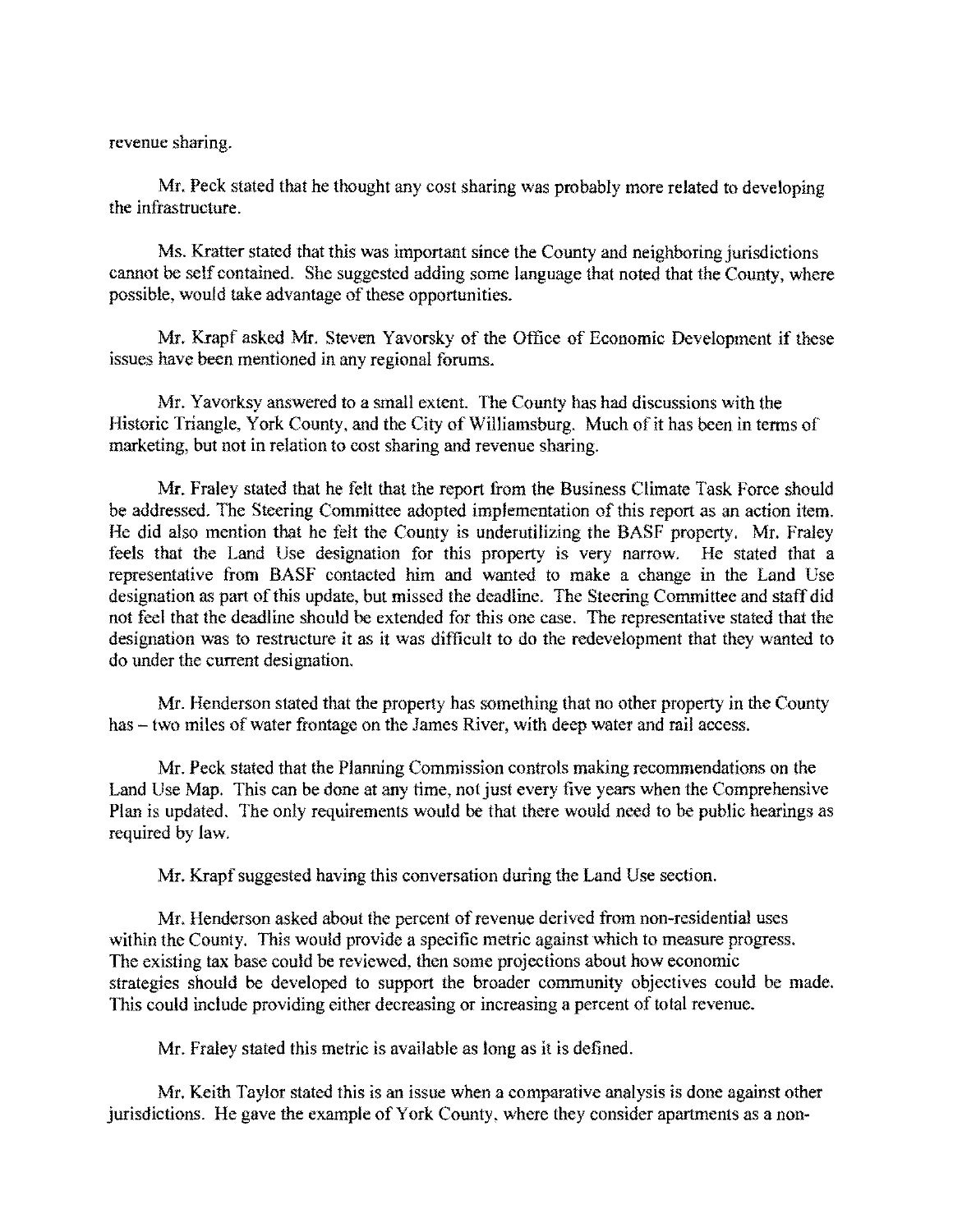residential use. This would be a different tax base as opposed to a residential tax base.

Mr. Henderson asked if an airport fits into the County's economic development strategy and if so, whether there should be an action item related to the identification of a site and the procurement of public funds to initiate its construction.

Mr. Hicks elaborated on the Airport Committee's recommendations. These recommendations have not been adopted yet. He stated that there is some language in the draft that states the County will support general aviation.

Ms. Kratter read that language to mean that the County will support the two existing regional airport facilities in Richmond and Newport News. She stated that maybe having the commercial aspect was viewed to be of a lesser importance than general aviation. She interpreted it to mean that the County's airport would not be a key element in the economic development of the County.

Mr. Fraley suggested that the Planning Commission not get involved with this, since it is being discussed and reviewed by the Board of Supervisors and various other committees.

Mr. Peck stated that since much time and effort has been spent on this reviewing its feasibility, that he believes something should be added in the Comprehensive Plan concerning it.

Mr. Fraley stated it is on the Land Use Map and there are two action items addressing it.

C. Housing

Ms. Kate Sipes gave a summary of some of the discussion points and topics in the Housing section. This included an inventory and characteristics of the existing housing stock; costs and affordability related to income; assistance programs that exist; regional impact and sustainability as they tie into the theme of sustainable future; and tools and successes. She mentioned some accomplishments since the 2003 Comprehensive Plan. These included amending the definition of "affordable housing" in the Zoning Ordinance, approving plans for mixed-use structures in New Town, incorporating energy conservation measures into housing rehabilitation projects, and reducing utility and maintenance costs to the homeowner. She stated that additionally the County has approved 436 "affordable, workforce, restricted, or mixed cost" housing units through voluntary proffers. The County also received \$2.9 million of Virginia Housing and Development Authority SPARC funds, its largest allocation of low interest mortgages ever. Construction of Parker View also began, which includes 67 rental units for lower income seniors.

Ms. Sipes stated that highlights for this update focused on innovation and diversity in residential design including the concepts of accessory apartments, infill and redevelopment, antimonotony, and the "five minute walk." The document discussed affordable housing, including an affordable dwelling unit policy, terms for soft second mortgages, and bonuses and incentives for including affordable units in development proposals. She stated special needs populations were highlighted, including seniors, persons with all forms of disabilities, and homeless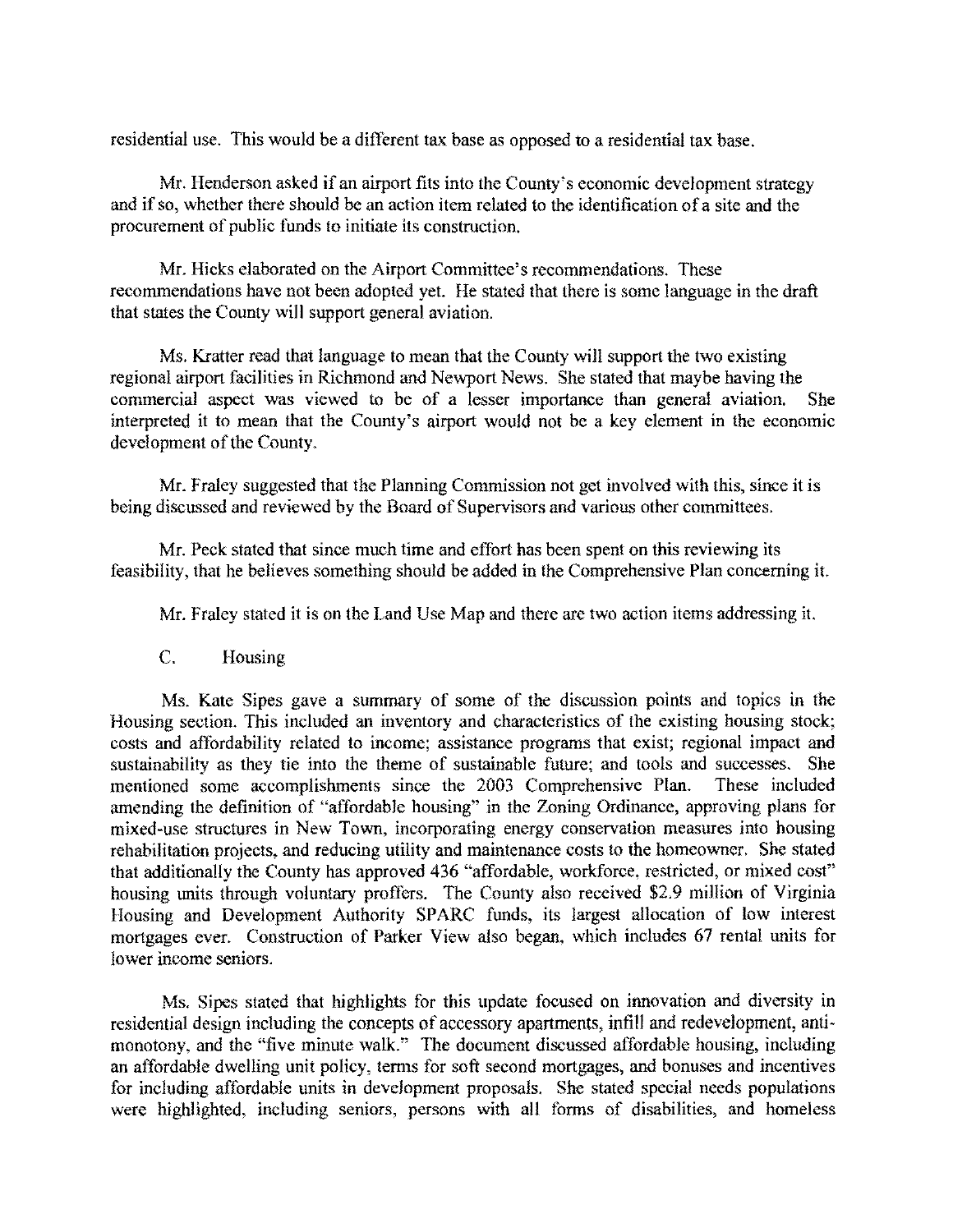populations. The draft included actions to address substandard conditions and blight, as well as participation in regional discussions and solutions.

Mr. Fraley encouraged the Commissioners to closely look at the section because according to the surveys, only 45% of the population graded housing as good in the County.

Ms. Kratter asked since homelessness has been addressed as a problem, what has the County determined as its role in alleviating this problem. She wanted to suggest some kind of action item, such as a relaxation of zoning or some sort of review of policies, to address this.

Mr. Rick Hanson of the Office of Housing and Community Development stated the County has a Homeless Prevention Program which was mentioned in the technical report. He stated the County has taken an approach of working on this issue from a regional basis.

Ms. Kratter stated she was part of an eighteen month long study that looked at the homeless situation in the Historic Triangle. She will send the Commission information on this. She feels there should be more of this issue addressed in the action items. Ms. Kratter expressed her concerns about the sheltering space for different populations.

Mr. Henderson stated that the Salvation Anny was building a facility that will have some sheltering capacity.

Mr. Hanson stated their facility may or may not have sheltering capacity, but they do have transitional housing. He stated there are other sheltering resources in the area, such as the A valon Shelter for women and children.

Mr. Peck asked if the County had a provider for the State Individual Development Account Program.

Mr. Hanson answered that the County operates a predecessor program and the County is looking into joining the latest program. The County had a program that was funded through Community Development Block Grant funds. He stated that at the time, they felt this was a better option. Mr. Hanson stated the current program has made some improvements which the County is reviewing to consider participation.

Mr. Henderson inquired about vouchers.

Mr. Hanson answered that the County will have a very limited amount of vouchers. He stated the County has 154 vouchers, with a small number for which the County bills neighboring jurisdictions.

Mr. Krapf stated the remainder of the discussion on the housing section would be deferred to the next meeting.

Mr. Hicks acknowledged all of the groups, committees, and individuals that took part in drafting this document. He wanted to thank staff for all of their outstanding work. Mr. Hicks